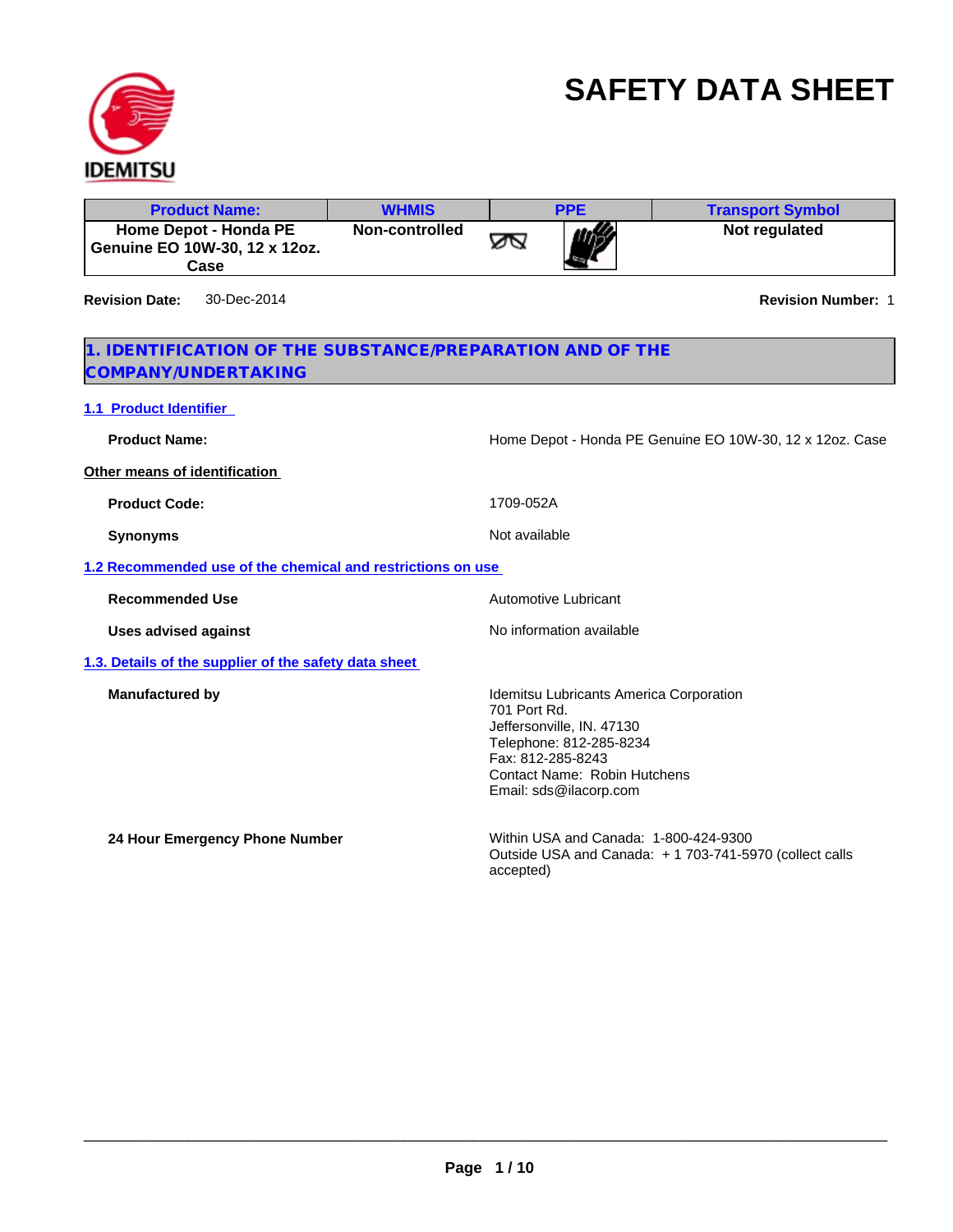# **2. HAZARDS IDENTIFICATION**

#### **2.1 Classification**

This material is not considered hazardous by the 2012 OSHA Hazard Communication Standard (29 CFR 1910.1200)

\_\_\_\_\_\_\_\_\_\_\_\_\_\_\_\_\_\_\_\_\_\_\_\_\_\_\_\_\_\_\_\_\_\_\_\_\_\_\_\_\_\_\_\_\_\_\_\_\_\_\_\_\_\_\_\_\_\_\_\_\_\_\_\_\_\_\_\_\_\_\_\_\_\_\_\_\_\_\_\_\_\_\_\_\_\_\_\_\_\_\_\_\_

| Not classified |
|----------------|
| Not classified |
| Not classified |
| Not classified |
| Not classified |
| Not classified |
| Not classified |
| Not classified |
| Not classified |
| Not classified |
| Not classified |
| Not classified |
| Not classified |
| Not classified |
| Not classified |
| None           |
|                |

#### **2.2. Label elements**

Not a dangerous substance or mixture according to the Globally Harmonized System (GHS)

#### Hazards not otherwise classified (HNOC) Not applicable

**2.3 Other information** 

**Other hazards •May be harmful in contact with skin** 

• Harmful to aquatic life with long lasting effects

**Unknown acute toxicity** 3.4356% of the mixture consists of ingredient(s) of unknown toxicity

#### **3. COMPOSITION/INFORMATION ON INGREDIENTS**

#### **3.1 Substances**  Not applicable

#### **3.2 Mixtures**

#### Components that do not contribute to this product's hazards

| Chemical Name                        | CAS-NC  | .<br>Neiaht %       |
|--------------------------------------|---------|---------------------|
| <b>Stocks</b><br>Base<br>Lubricating | Mixture | $R5-0F$<br>ູບ<br>ັບ |

|  | 4. FIRST AID MEASURES |  |
|--|-----------------------|--|
|--|-----------------------|--|

**4.1 First Aid Measures** \_\_\_\_\_\_\_\_\_\_\_\_\_\_\_\_\_\_\_\_\_\_\_\_\_\_\_\_\_\_\_\_\_\_\_\_\_\_\_\_\_\_\_\_\_\_\_\_\_\_\_\_\_\_\_\_\_\_\_\_\_\_\_\_\_\_\_\_\_\_\_\_\_\_\_\_\_\_\_\_\_\_\_\_\_\_\_\_\_\_\_\_\_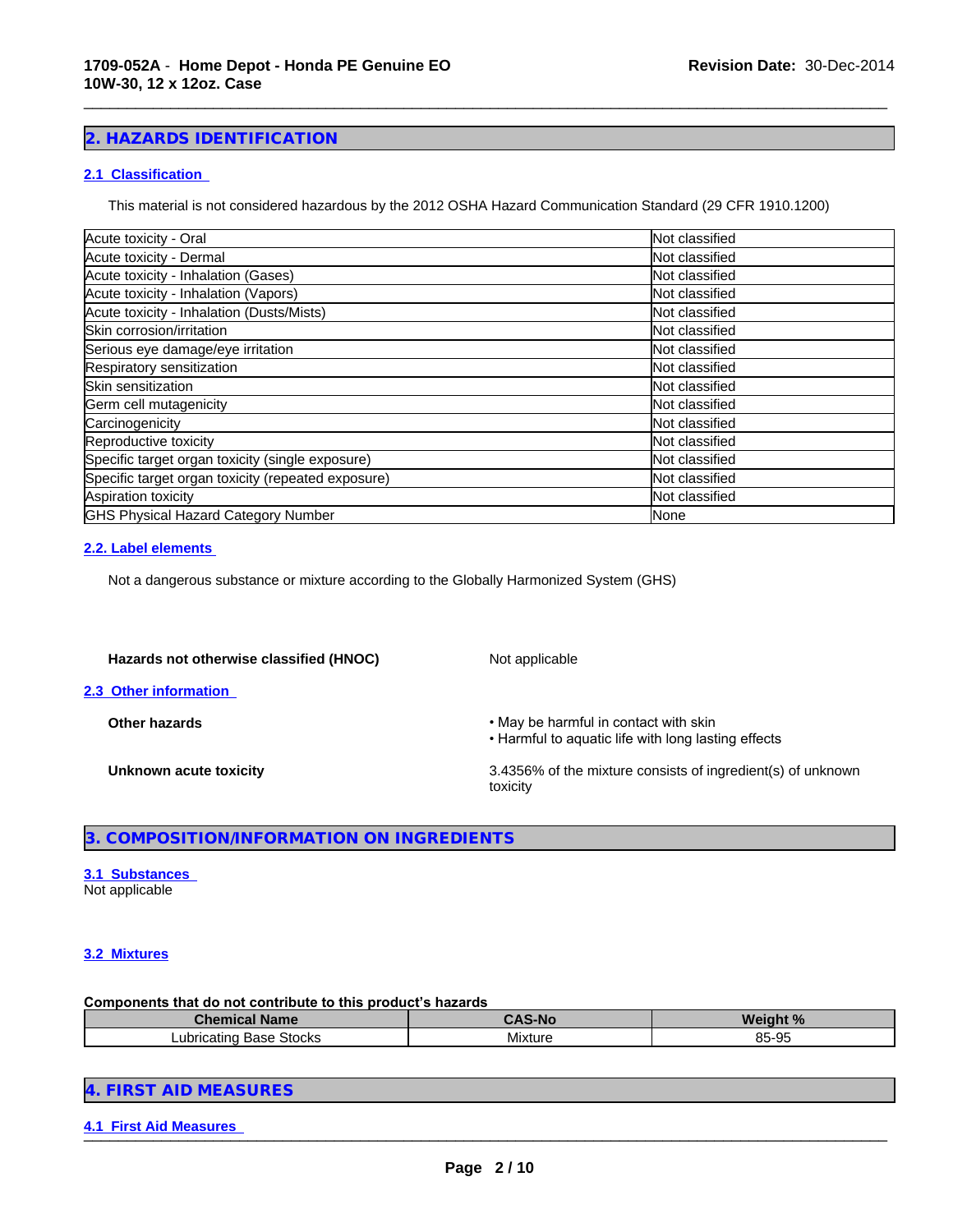| If symptoms persist, call a physician. Show this safety data sheet to the doctor in<br><b>General advice</b><br>attendance.<br><b>Eye Contact</b><br>persists, consult a specialist.<br><b>Skin contact</b><br>clothes and shoes. If skin irritation persists, call a physician.<br><b>Inhalation</b><br>oxygen. If not breathing, give artificial respiration. Call a physician immediately.<br>Ingestion<br>immediately.<br><b>Protection of First-aiders</b><br>Use personal protective equipment. Avoid contact with skin, eyes and clothing.<br>4.2 Most important symptoms and effects, both acute and delayed<br>No information available.<br><b>Symptoms</b><br>4.3 Indication of any immediate medical attention and special treatment needed<br><b>Notes to Physician</b><br>Treat symptomatically.<br>5. FIRE-FIGHTING MEASURES<br><b>Flammable Properties</b><br>NFPA: Class IIIB Combustible Liquid<br>5.1 Suitable Extinguishing Media<br>circumstances and the surrounding environment<br><b>Unsuitable Extinguishing Media</b><br>5.2 Specific Hazards Arising from the Chemical<br>vapors.<br>Hazardous combustion products: |                                                                                                                                                                                                                                                                                                                                                                                         |  |  |
|-----------------------------------------------------------------------------------------------------------------------------------------------------------------------------------------------------------------------------------------------------------------------------------------------------------------------------------------------------------------------------------------------------------------------------------------------------------------------------------------------------------------------------------------------------------------------------------------------------------------------------------------------------------------------------------------------------------------------------------------------------------------------------------------------------------------------------------------------------------------------------------------------------------------------------------------------------------------------------------------------------------------------------------------------------------------------------------------------------------------------------------------------|-----------------------------------------------------------------------------------------------------------------------------------------------------------------------------------------------------------------------------------------------------------------------------------------------------------------------------------------------------------------------------------------|--|--|
|                                                                                                                                                                                                                                                                                                                                                                                                                                                                                                                                                                                                                                                                                                                                                                                                                                                                                                                                                                                                                                                                                                                                               |                                                                                                                                                                                                                                                                                                                                                                                         |  |  |
|                                                                                                                                                                                                                                                                                                                                                                                                                                                                                                                                                                                                                                                                                                                                                                                                                                                                                                                                                                                                                                                                                                                                               | Immediately flush with plenty of water. After initial flushing, remove any contact lenses and<br>continue flushing for at least 15 minutes. Keep eye wide open while rinsing. If eye irritation                                                                                                                                                                                         |  |  |
|                                                                                                                                                                                                                                                                                                                                                                                                                                                                                                                                                                                                                                                                                                                                                                                                                                                                                                                                                                                                                                                                                                                                               | Wash off immediately with soap and plenty of water while removing all contaminated                                                                                                                                                                                                                                                                                                      |  |  |
|                                                                                                                                                                                                                                                                                                                                                                                                                                                                                                                                                                                                                                                                                                                                                                                                                                                                                                                                                                                                                                                                                                                                               | Move to fresh air in case of accidental inhalation of vapors. If breathing is difficult, give                                                                                                                                                                                                                                                                                           |  |  |
|                                                                                                                                                                                                                                                                                                                                                                                                                                                                                                                                                                                                                                                                                                                                                                                                                                                                                                                                                                                                                                                                                                                                               | Do not induce vomiting without medical advice. If vomiting occurs naturally, have casualty<br>lean forward to reduce the risk of aspiration. Call a physician or Poison Control Center                                                                                                                                                                                                  |  |  |
|                                                                                                                                                                                                                                                                                                                                                                                                                                                                                                                                                                                                                                                                                                                                                                                                                                                                                                                                                                                                                                                                                                                                               |                                                                                                                                                                                                                                                                                                                                                                                         |  |  |
|                                                                                                                                                                                                                                                                                                                                                                                                                                                                                                                                                                                                                                                                                                                                                                                                                                                                                                                                                                                                                                                                                                                                               |                                                                                                                                                                                                                                                                                                                                                                                         |  |  |
|                                                                                                                                                                                                                                                                                                                                                                                                                                                                                                                                                                                                                                                                                                                                                                                                                                                                                                                                                                                                                                                                                                                                               |                                                                                                                                                                                                                                                                                                                                                                                         |  |  |
|                                                                                                                                                                                                                                                                                                                                                                                                                                                                                                                                                                                                                                                                                                                                                                                                                                                                                                                                                                                                                                                                                                                                               |                                                                                                                                                                                                                                                                                                                                                                                         |  |  |
|                                                                                                                                                                                                                                                                                                                                                                                                                                                                                                                                                                                                                                                                                                                                                                                                                                                                                                                                                                                                                                                                                                                                               |                                                                                                                                                                                                                                                                                                                                                                                         |  |  |
|                                                                                                                                                                                                                                                                                                                                                                                                                                                                                                                                                                                                                                                                                                                                                                                                                                                                                                                                                                                                                                                                                                                                               |                                                                                                                                                                                                                                                                                                                                                                                         |  |  |
|                                                                                                                                                                                                                                                                                                                                                                                                                                                                                                                                                                                                                                                                                                                                                                                                                                                                                                                                                                                                                                                                                                                                               |                                                                                                                                                                                                                                                                                                                                                                                         |  |  |
|                                                                                                                                                                                                                                                                                                                                                                                                                                                                                                                                                                                                                                                                                                                                                                                                                                                                                                                                                                                                                                                                                                                                               | Use extinguishing measures that are appropriate to local                                                                                                                                                                                                                                                                                                                                |  |  |
|                                                                                                                                                                                                                                                                                                                                                                                                                                                                                                                                                                                                                                                                                                                                                                                                                                                                                                                                                                                                                                                                                                                                               | Do not use a solid water stream as it may scatter and spread fire.                                                                                                                                                                                                                                                                                                                      |  |  |
|                                                                                                                                                                                                                                                                                                                                                                                                                                                                                                                                                                                                                                                                                                                                                                                                                                                                                                                                                                                                                                                                                                                                               | Thermal decomposition can lead to release of irritating gases and                                                                                                                                                                                                                                                                                                                       |  |  |
|                                                                                                                                                                                                                                                                                                                                                                                                                                                                                                                                                                                                                                                                                                                                                                                                                                                                                                                                                                                                                                                                                                                                               | During a fire, smoke may contain the original material in addition<br>to combustion products of varying composition which may be<br>toxic and / or irritating. Combustion products may include and<br>are not limited to, Carbon oxides, Calcium Oxides (CaOx),<br>Hydrogen Sulfide, Oxides of Molybdenum, Nitrogen oxides<br>(NOx), Oxides of Phosphorus, Sulphur oxides, Zinc oxides. |  |  |
| 5.3 Protective Equipment and Precautions for Firefighters<br>full protective gear.                                                                                                                                                                                                                                                                                                                                                                                                                                                                                                                                                                                                                                                                                                                                                                                                                                                                                                                                                                                                                                                            | As in any fire, wear self-contained breathing apparatus<br>pressure-demand, MSHA/NIOSH (approved or equivalent) and                                                                                                                                                                                                                                                                     |  |  |

# **6. ACCIDENTAL RELEASE MEASURES**

# **6.1 Personal precautions, protective equipment and emergency procedures**

- Personal precautions **Avoid contact with the skin and the eyes**. Use personal protective equipment. Remove all sources of ignition. Avoid breathing vapors or mists. Ensure adequate ventilation.
- **6.2 Environmental Precautions**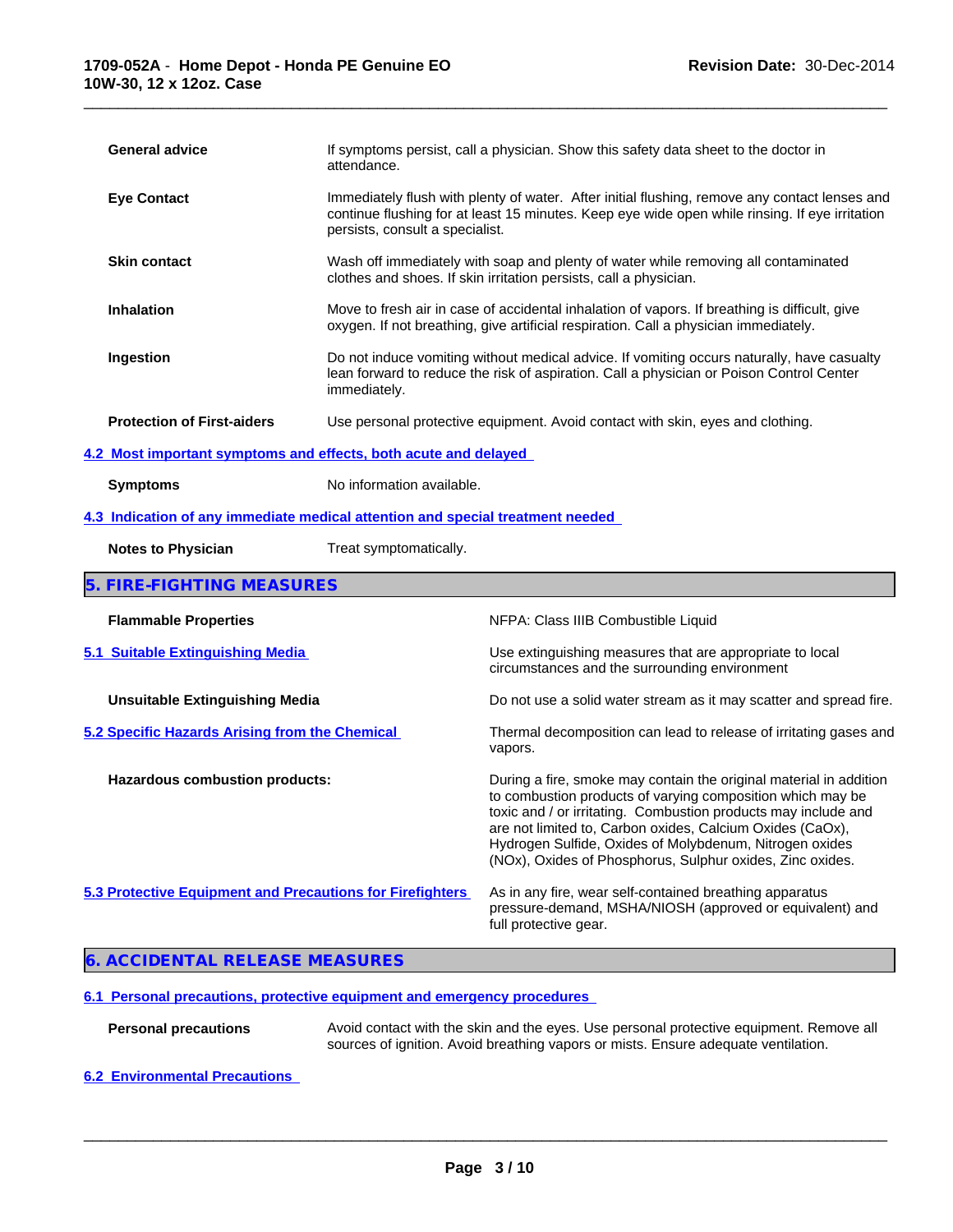| <b>Environmental Precautions</b>                         | Prevent further leakage or spillage if safe to do so. Prevent product from entering drains. Do<br>not allow material to contaminate ground water system. Do not flush into surface water or<br>sanitary sewer system. Large Spills: Dike far ahead of liquid spill for later recovery and<br>disposal. Prevent entry into waterways, sewers, basements or confined areas.                                                |
|----------------------------------------------------------|--------------------------------------------------------------------------------------------------------------------------------------------------------------------------------------------------------------------------------------------------------------------------------------------------------------------------------------------------------------------------------------------------------------------------|
| 6.3 Methods and material for containment and cleaning up |                                                                                                                                                                                                                                                                                                                                                                                                                          |
| <b>Methods for Clean-up</b>                              | Contain and collect spillage with non-combustible absorbent material, (e.g. sand, earth,<br>diatomaceus earth, vermiculite) and place in container for disposal according to local /<br>national regulations (see section 13).                                                                                                                                                                                           |
| <b>Spill Management</b>                                  |                                                                                                                                                                                                                                                                                                                                                                                                                          |
| <b>LARGE SPILLS</b>                                      | Eliminate sources of ignition. Prevent additional discharge of material if possible to do so<br>without hazard. For small spills implement cleanup procedures; for large spills implement<br>cleanup procedures and, if in public area, keep public away and advise authorities. Also, if<br>this product is subject to CERCLA reporting (see Section 15 Regulatory Information) notify<br>the National Response Center. |
| <b>WATER SPILLS</b>                                      | Prevent liquid entering sewers, watercourses, or low areas. Contain spilled liquid with sand<br>or earth. Recover by pumping or with suitable absorbent. If liquid is too viscous for<br>pumping, scrape up. Consult an expert on disposal of recovered material and ensure<br>conformity to local disposal regulations.                                                                                                 |
| 7. HANDLING AND STORAGE                                  |                                                                                                                                                                                                                                                                                                                                                                                                                          |

# **7.1. Precautions for safe handling**

| <b>Handling</b>                                                              | Wear personal protective equipment. Do not breathe vapors or<br>spray mist. Remove and wash contaminated clothing before<br>re-use. Keep away from open flames, hot surfaces and sources<br>of ignition. Take necessary action to avoid static electricity<br>discharge (which might cause ignition of organic vapors). |
|------------------------------------------------------------------------------|-------------------------------------------------------------------------------------------------------------------------------------------------------------------------------------------------------------------------------------------------------------------------------------------------------------------------|
| <b>Safe Handling Advice</b>                                                  | Handle in accordance with good industrial hygiene and safety<br>practices.                                                                                                                                                                                                                                              |
| 7.2. Conditions for safe storage, including any<br><u>incompatibili</u> ties |                                                                                                                                                                                                                                                                                                                         |
| <b>Storage</b>                                                               | Keep in properly labeled containers. Keep container tightly closed<br>in a dry and well-ventilated place.                                                                                                                                                                                                               |
| Incompatible Materials and/or Coatings                                       | No information available                                                                                                                                                                                                                                                                                                |

# **8. EXPOSURE CONTROLS/PERSONAL PROTECTION**

#### **8.1 Control parameters**

**Exposure Guidelines** This product does not contain any hazardous materials with occupational exposure limits established by the region specific regulatory bodies.

 $\overline{\phantom{a}}$  ,  $\overline{\phantom{a}}$  ,  $\overline{\phantom{a}}$  ,  $\overline{\phantom{a}}$  ,  $\overline{\phantom{a}}$  ,  $\overline{\phantom{a}}$  ,  $\overline{\phantom{a}}$  ,  $\overline{\phantom{a}}$  ,  $\overline{\phantom{a}}$  ,  $\overline{\phantom{a}}$  ,  $\overline{\phantom{a}}$  ,  $\overline{\phantom{a}}$  ,  $\overline{\phantom{a}}$  ,  $\overline{\phantom{a}}$  ,  $\overline{\phantom{a}}$  ,  $\overline{\phantom{a}}$ 

#### **Other Exposure Guidelines (If Generated)**

| <b>Chemical Name</b> |  |        | <b>OSHA PEL ACGIH TLVACGIH OELI NIOSHT REL I</b> | <b>ILA IHG</b> | <b>ILA ROEG ILA Internal</b> |  |
|----------------------|--|--------|--------------------------------------------------|----------------|------------------------------|--|
|                      |  | (STEL) | <b>TWA</b>                                       |                | <b>Exposure</b>              |  |
|                      |  |        |                                                  |                | Limit                        |  |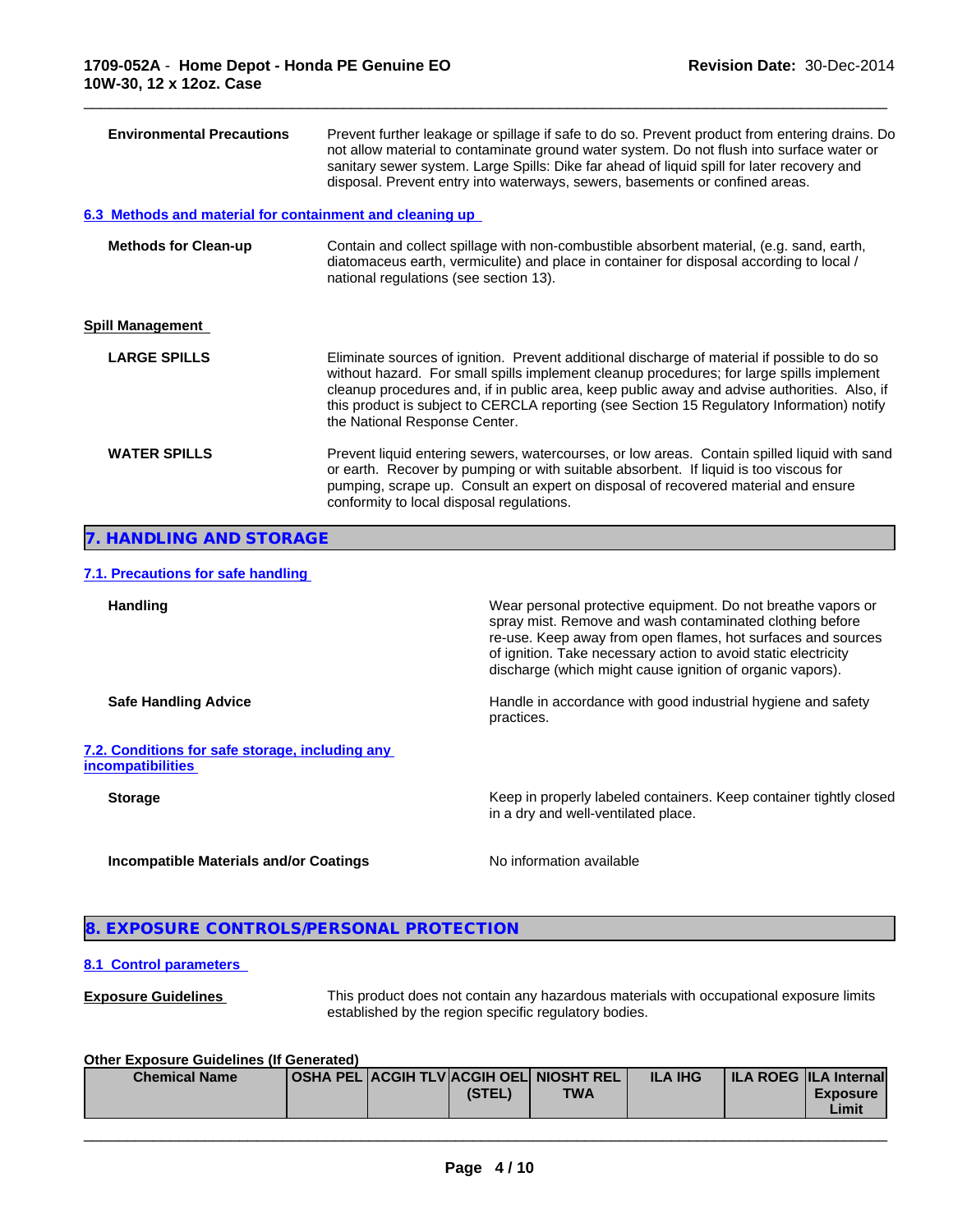| Oil mist, mineral | TWA: 5<br>mg/m <sup>3</sup> | TWA: 5<br>mg/m <sup>3</sup>                |       | TWA 5 mg/m <sup>3</sup> $\vert$<br>ST 10 mg/m $3$ |  |  |
|-------------------|-----------------------------|--------------------------------------------|-------|---------------------------------------------------|--|--|
| Hydrogen sulfide  | ppm                         | Ceiling: 20   TWA: 1 ppm<br>STEL: 5<br>ppm | 5 ppm |                                                   |  |  |

### **8.2. Exposure controls**

| <b>Appropriate engineering controls</b> | Ensure adequate ventilation, especially in confined areas. Consider the potential hazards of<br>this material (see Section 2), applicable exposure limits, job activities, and other substances<br>in the work place when designing engineering controls and selecting personal protective<br>equipment. If engineering controls or work practices are not adequate to prevent exposure<br>to harmful levels of this material, the personal protective equipment listed below is<br>recommended. The user should read and understand all instructions and limitations<br>supplied with the equipment since protection is usually provided for a limited time or under<br>certain circumstances. |
|-----------------------------------------|-------------------------------------------------------------------------------------------------------------------------------------------------------------------------------------------------------------------------------------------------------------------------------------------------------------------------------------------------------------------------------------------------------------------------------------------------------------------------------------------------------------------------------------------------------------------------------------------------------------------------------------------------------------------------------------------------|
| <b>Personal Protective Equipment</b>    |                                                                                                                                                                                                                                                                                                                                                                                                                                                                                                                                                                                                                                                                                                 |
| <b>Eye/face protection</b>              | Safety glasses equipped with side shields are recommended as minimum protection in<br>industrial settings. If splashes are likely to occur wear tight fitting safety goggles and/or<br>face-shield.                                                                                                                                                                                                                                                                                                                                                                                                                                                                                             |
| <b>Skin protection</b>                  | Wear protective gloves/clothing. Use clean protective clothing if splashing or spraying<br>conditions are present. Protective clothing may include long-sleeve outer garment, apron, or<br>lab coat. Glove Type: Neoprene, Nitriles.                                                                                                                                                                                                                                                                                                                                                                                                                                                            |
| <b>Respiratory protection</b>           | If exposure limits are exceeded or irritation is experienced, NIOSH/MSHA approved<br>respiratory protection should be worn. Positive-pressure supplied air respirators may be<br>required for high airborne contaminant concentrations. Respiratory protection must be<br>provided in accordance with current local regulations.                                                                                                                                                                                                                                                                                                                                                                |
| <b>General Hygiene Considerations</b>   | When using, do not eat, drink or smoke. Clean equipment, work area and clothing regularly.                                                                                                                                                                                                                                                                                                                                                                                                                                                                                                                                                                                                      |

#### **9. PHYSICAL AND CHEMICAL PROPERTIES**

#### **9.1. Information on basic physical and chemical properties**

| Appearance                                     | Brown / Clear                             |
|------------------------------------------------|-------------------------------------------|
| <b>Physical State</b>                          | Liquid                                    |
| Odor                                           | Mild                                      |
| <b>Odor Threshold</b>                          | No information available                  |
| рH                                             | Not applicable                            |
| Melting point / melting range                  | Not applicable                            |
| Boiling point / boiling range                  | No information available                  |
| <b>Flash Point</b>                             | > 200 °C / 392 °F COC ASTM D92            |
| <b>Evaporation Rate</b>                        | No information available                  |
| <b>Flammability Limit in Air</b>               | No information available                  |
| <b>Explosion Limits</b>                        | No information available                  |
| <b>Vapor Pressure</b>                          | No information available                  |
| <b>Vapor Density (Air)</b>                     | No information available                  |
| <b>Density</b>                                 | 0.86 $q/cm^3$ @15°C                       |
| <b>Solubility</b>                              | No information available                  |
| <b>Partition Coefficient (n-octanol/water)</b> | No information available                  |
| <b>Autoignition Temperature</b>                | No information available                  |
| <b>Decomposing Temperature</b>                 | No information available                  |
| Viscosity                                      | @ $40C = 68.70$ cSt; @ $100C = 10.64$ cSt |
|                                                |                                           |

#### **Other Information**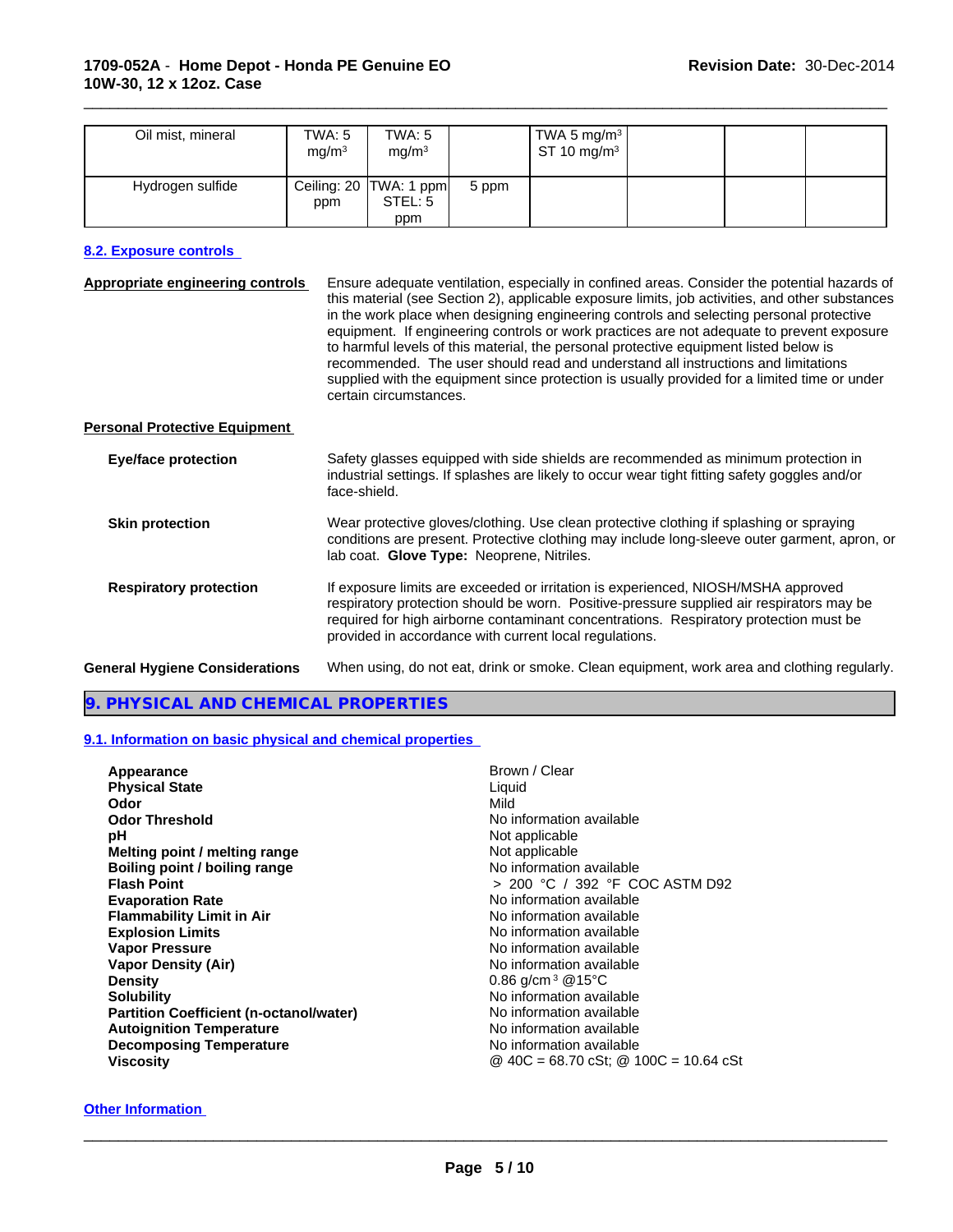# **10. STABILITY AND REACTIVITY**

| 10.1 Reactivity                                |                                                                                                                            |
|------------------------------------------------|----------------------------------------------------------------------------------------------------------------------------|
| <b>Reactivity</b>                              | The product is chemically stable                                                                                           |
| <b>10.2 Chemical stability</b>                 |                                                                                                                            |
| <b>Chemical Stability</b>                      | Stable under normal conditions.                                                                                            |
| <b>10.3 Possibility of Hazardous Reactions</b> |                                                                                                                            |
| <b>Possibility of Hazardous Reactions</b>      | None under normal processing.                                                                                              |
| <b>Hazardous Polymerization</b>                | Hazardous polymerisation does not occur.                                                                                   |
| <b>10.4 Conditions to Avoid</b>                |                                                                                                                            |
| <b>Conditions to Avoid</b>                     | Heat, flames and sparks.                                                                                                   |
| <b>10.5 Incompatible Materials</b>             |                                                                                                                            |
| <b>Incompatible Materials</b>                  | Strong oxidizing agents.                                                                                                   |
| <b>10.6 Hazardous Decomposition Products</b>   |                                                                                                                            |
| <b>Hazardous decomposition products</b>        | Thermal decomposition may produce hydrogen sulfide and other<br>sulfur-containing gases at temperatures greater than 150F. |

\_\_\_\_\_\_\_\_\_\_\_\_\_\_\_\_\_\_\_\_\_\_\_\_\_\_\_\_\_\_\_\_\_\_\_\_\_\_\_\_\_\_\_\_\_\_\_\_\_\_\_\_\_\_\_\_\_\_\_\_\_\_\_\_\_\_\_\_\_\_\_\_\_\_\_\_\_\_\_\_\_\_\_\_\_\_\_\_\_\_\_\_\_

# **11. TOXICOLOGICAL INFORMATION**

#### **11.1 Information on likely routes of exposure**

| <b>Inhalation</b>   | May cause irritation of respiratory tract. |
|---------------------|--------------------------------------------|
| Eye contact         | May cause slight irritation.               |
| <b>Skin Contact</b> | May be harmful in contact with skin.       |
| Ingestion           | May be harmful if swallowed.               |

# **11.2 Information on toxicological effects**

**Symptoms** No information available.

**11.3 Delayed and immediate effects as well as chronic effects from short and long-term exposure** 

| Skin corrosion/irritation            | Not classified. |
|--------------------------------------|-----------------|
| Serious eye damage/eye<br>irritation | Not classified. |
| <b>Sensitization</b>                 | Not classified. |
| <b>Mutagenic effects</b>             | Not classified. |
|                                      |                 |

**11.4 Carcinogenicity**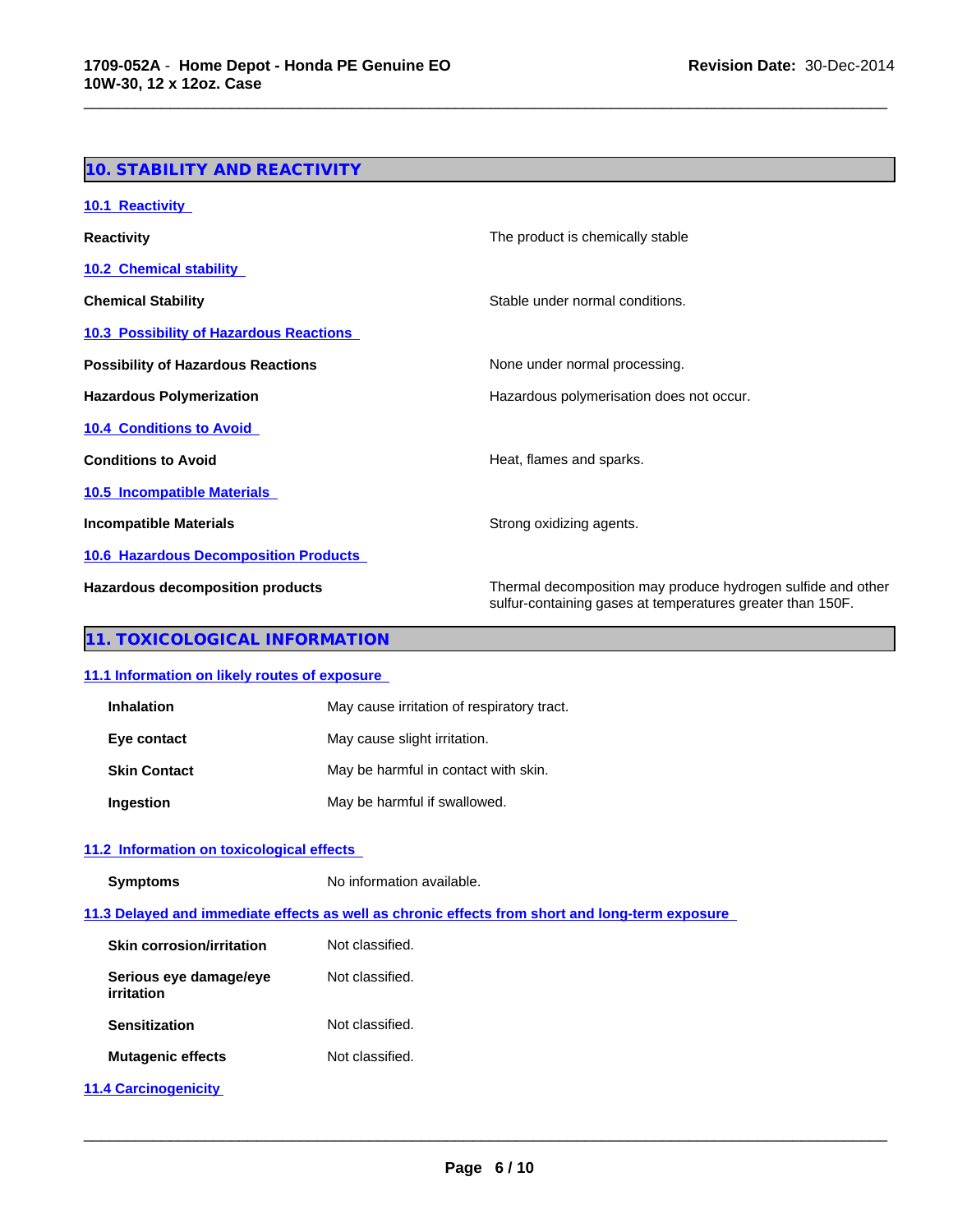**Carcinogenicity** No component of this product present at levels greater than or equal to 0.1% is identified as a known or anticipated carcinogen by NTP, IARC, OSHA, or ACGIH.

\_\_\_\_\_\_\_\_\_\_\_\_\_\_\_\_\_\_\_\_\_\_\_\_\_\_\_\_\_\_\_\_\_\_\_\_\_\_\_\_\_\_\_\_\_\_\_\_\_\_\_\_\_\_\_\_\_\_\_\_\_\_\_\_\_\_\_\_\_\_\_\_\_\_\_\_\_\_\_\_\_\_\_\_\_\_\_\_\_\_\_\_\_

#### **Legend:**

*NTP: (National Toxicity Program), ACGIH: (American Conference of Governmental Industrial Hygienists), IARC: (International Agency for Research on Cancer), OSHA: (Occupational Safety & Health Administration)*

| <b>Reproductive Effects</b>     | Not classified.          |
|---------------------------------|--------------------------|
| <b>STOT - single exposure</b>   | Not classified.          |
| <b>STOT - repeated exposure</b> | Not classified.          |
| <b>Chronic Toxicity</b>         | Avoid repeated exposure. |
| <b>Aspiration hazard</b>        | Not classified.          |
|                                 |                          |

#### **11.5 Acute Toxicity**

**Unknown acute toxicity** 3.4356% of the mixture consists of ingredient(s) of unknown toxicity

**The following values are calculated based on chapter 3.1 of the GHS document** .

#### **Product Information (Estimated):**

| ATEmix (oral)                 | > 5,000 mg/kg |
|-------------------------------|---------------|
| <b>ATEmix (dermal)</b>        | > 2,000 mg/kg |
| ATEmix (inhalation-dust/mist) | > 5 ma/l      |

# **12. ECOLOGICAL INFORMATION**

| <b>12.1 Ecotoxicity</b><br><b>Ecotoxicity effects</b> | Harmful to aquatic life with long lasting effects                                                 |
|-------------------------------------------------------|---------------------------------------------------------------------------------------------------|
| Unknown aquatic toxicity                              | 5.1229% of the mixture consists of components(s) of unknown hazards to the aquatic<br>environment |
| 12.2 Persistence and degradability                    | No information available.                                                                         |
| <b>12.3 Bioaccumulation/Accumulation</b>              | No information available                                                                          |
| 12.4. Mobility in soil                                | No information available                                                                          |
| <b>PBT and vPvB assessment</b>                        | No information available                                                                          |
| 12.5 Other adverse effects:                           | No information available                                                                          |
|                                                       |                                                                                                   |

# **13. DISPOSAL CONSIDERATIONS**

**Hazard characteristic and regulatory waste stream classification can change with product use. Accordingly, it is the responsibility of the user to determine the proper storage, transportation, treatment and/or disposal methodologies for spent materials and residues at the time of disposition.**

**To minimize exposure, see Section 8 (Exposure Controls/Personal Protection) of the SDS.**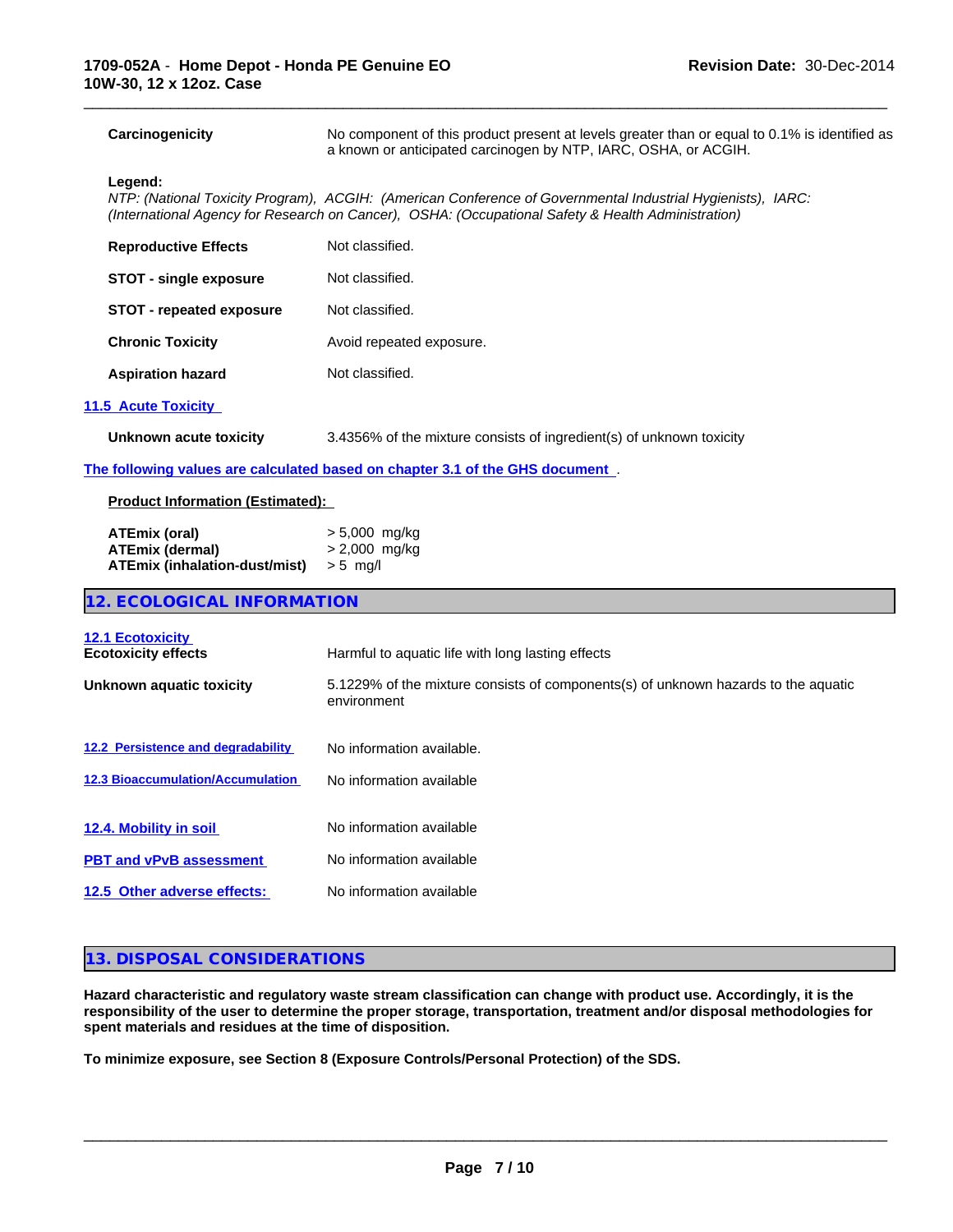| <b>Waste Disposal Method</b>  | This material, as supplied, is not a hazardous waste according to Federal regulations (40<br>CFR 261). This material could become a hazardous waste if it is mixed with or otherwise<br>comes in contact with a hazardous waste, if chemical additions are made to this material, or<br>if the material is processed or otherwise altered. Consult 40 CFR 261 to determine whether<br>the altered material is a hazardous waste. Consult the appropriate state, regional, or local<br>regulations for additional requirements. |
|-------------------------------|--------------------------------------------------------------------------------------------------------------------------------------------------------------------------------------------------------------------------------------------------------------------------------------------------------------------------------------------------------------------------------------------------------------------------------------------------------------------------------------------------------------------------------|
| <b>Contaminated packaging</b> | Dispose of in accordance with local regulations.                                                                                                                                                                                                                                                                                                                                                                                                                                                                               |
| 14. TRANSPORT INFORMATION     |                                                                                                                                                                                                                                                                                                                                                                                                                                                                                                                                |
| <b>DOT</b>                    | Not regulated                                                                                                                                                                                                                                                                                                                                                                                                                                                                                                                  |
| <b>IATA</b>                   | Not regulated                                                                                                                                                                                                                                                                                                                                                                                                                                                                                                                  |
| <b>IMDG/IMO</b>               | Not regulated                                                                                                                                                                                                                                                                                                                                                                                                                                                                                                                  |

# **15. REGULATORY INFORMATION**

### **International Inventories**

| <b>TSCA</b>   | All ingredients are on the inventory or exempt from listing |
|---------------|-------------------------------------------------------------|
| <b>DSL</b>    | All ingredients are on the inventory or exempt from listing |
| <b>NDSL</b>   | Does not comply                                             |
| <b>EINECS</b> | Does not comply                                             |
| <b>ELINCS</b> | Does not comply                                             |
| <b>ENCS</b>   | All ingredients are on the inventory or exempt from listing |
| <b>CHINA</b>  | All ingredients are on the inventory or exempt from listing |
| <b>KECL</b>   | All ingredients are on the inventory or exempt from listing |
| <b>PICCS</b>  | All ingredients are on the inventory or exempt from listing |
| <b>AICS</b>   | All ingredients are on the inventory or exempt from listing |
| <b>NZIoC</b>  | Does not comply                                             |
| Mexico (INSQ) | Does not comply                                             |

#### **USA**

#### **Federal Regulations**

#### **SARA 313**

Section 313 of Title III of the Superfund Amendments and Reauthorization Act of 1986 (SARA). This product does not contain any chemicals which are subject to the reporting requirements of the Act and Title 40 of the Code of Federal Regulations, Part 372

#### **SARA 311/312 Hazardous Categorization**

| <b>Acute Health Hazard</b>        | No |  |
|-----------------------------------|----|--|
| <b>Chronic Health Hazard</b>      | N٥ |  |
| <b>Fire Hazard</b>                | N٥ |  |
| Sudden Release of Pressure Hazard | N٥ |  |
| <b>Reactive Hazard</b>            | N٥ |  |

# **CERCLA/SARA 302 & 304**

Section 302 & 304 of Title III of the Superfund Amendments and Reauthorization Act of 1986 (SARA). This product does not contain any chemicals which are subject to the reporting requirements of the Act and Title 40 of the Code of Federal Regulations, Part 355.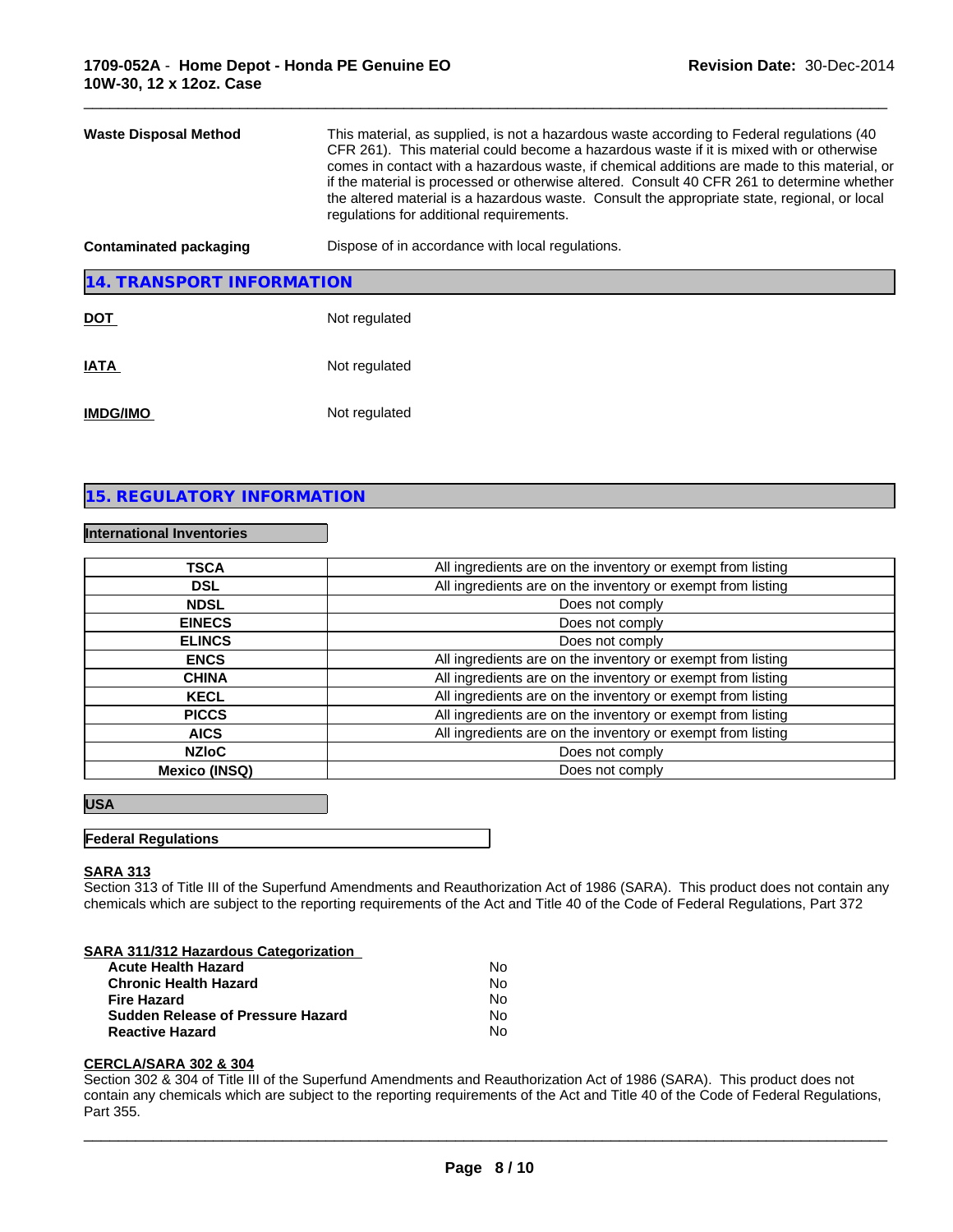#### **Clean Air Act, Section 112 Hazardous Air Pollutants (HAPs) (see 40 CFR 61)**

This product does not contain any HAPs.

#### **State Regulations**

#### **California Proposition 65**

This product does not contain any Proposition 65 chemicals

#### **State Right-to-Know**

| <b>Chemical Name</b>                         | <b>CAS-No</b> | <b>Massachusetts</b> |
|----------------------------------------------|---------------|----------------------|
| Petroleum distillates, solvent dewaxed light | 64742-56-9    |                      |
| paraffinic                                   |               |                      |

\_\_\_\_\_\_\_\_\_\_\_\_\_\_\_\_\_\_\_\_\_\_\_\_\_\_\_\_\_\_\_\_\_\_\_\_\_\_\_\_\_\_\_\_\_\_\_\_\_\_\_\_\_\_\_\_\_\_\_\_\_\_\_\_\_\_\_\_\_\_\_\_\_\_\_\_\_\_\_\_\_\_\_\_\_\_\_\_\_\_\_\_\_

#### **New Jersey Worker and Community Right-to-Know Act:**

Under the New Jersey Right-to-Know Act L. 1983 Chapter 315 N.J.S.A. 34:5A-1 et. seq., the product is to be identified as follows: PETROLEUM OIL (Lubricating Oil)

#### **Canada**

#### **This product has been classified in accordance with the hazard criteria of the Controlled Products Regulations (CPR) and the MSDS contains all the information required by the CPR**

**WHMIS Hazard Class** Non-controlled

| <b>Chemical Name</b>                       | <b>CAS-No</b> | <b>Weight %</b> | <b>NPRI</b>                                 |
|--------------------------------------------|---------------|-----------------|---------------------------------------------|
| White mineral oil                          | 8042-47-5     | 1-5             | Part 5, Other Groups and<br><b>Mixtures</b> |
| Naphtha (petroleum), hydrotreated<br>heavv | 64742-48-9    |                 | Part 5, Other Groups and<br><b>Mixtures</b> |

**Legend NPRI - National Pollutant Release Inventory** 

#### **16. OTHER INFORMATION**



**Prepared By**<br> **Revision Date:**<br> **Revision Date:**<br> **SUPPERENT ASSEM Revision Date:** 30-Dec-2014<br> **Revision Summary:** GHS SDS format **Revision Summary:** 

 $\overline{\phantom{a}}$  ,  $\overline{\phantom{a}}$  ,  $\overline{\phantom{a}}$  ,  $\overline{\phantom{a}}$  ,  $\overline{\phantom{a}}$  ,  $\overline{\phantom{a}}$  ,  $\overline{\phantom{a}}$  ,  $\overline{\phantom{a}}$  ,  $\overline{\phantom{a}}$  ,  $\overline{\phantom{a}}$  ,  $\overline{\phantom{a}}$  ,  $\overline{\phantom{a}}$  ,  $\overline{\phantom{a}}$  ,  $\overline{\phantom{a}}$  ,  $\overline{\phantom{a}}$  ,  $\overline{\phantom{a}}$ 

**Flammability:** 1 **Instability** 0